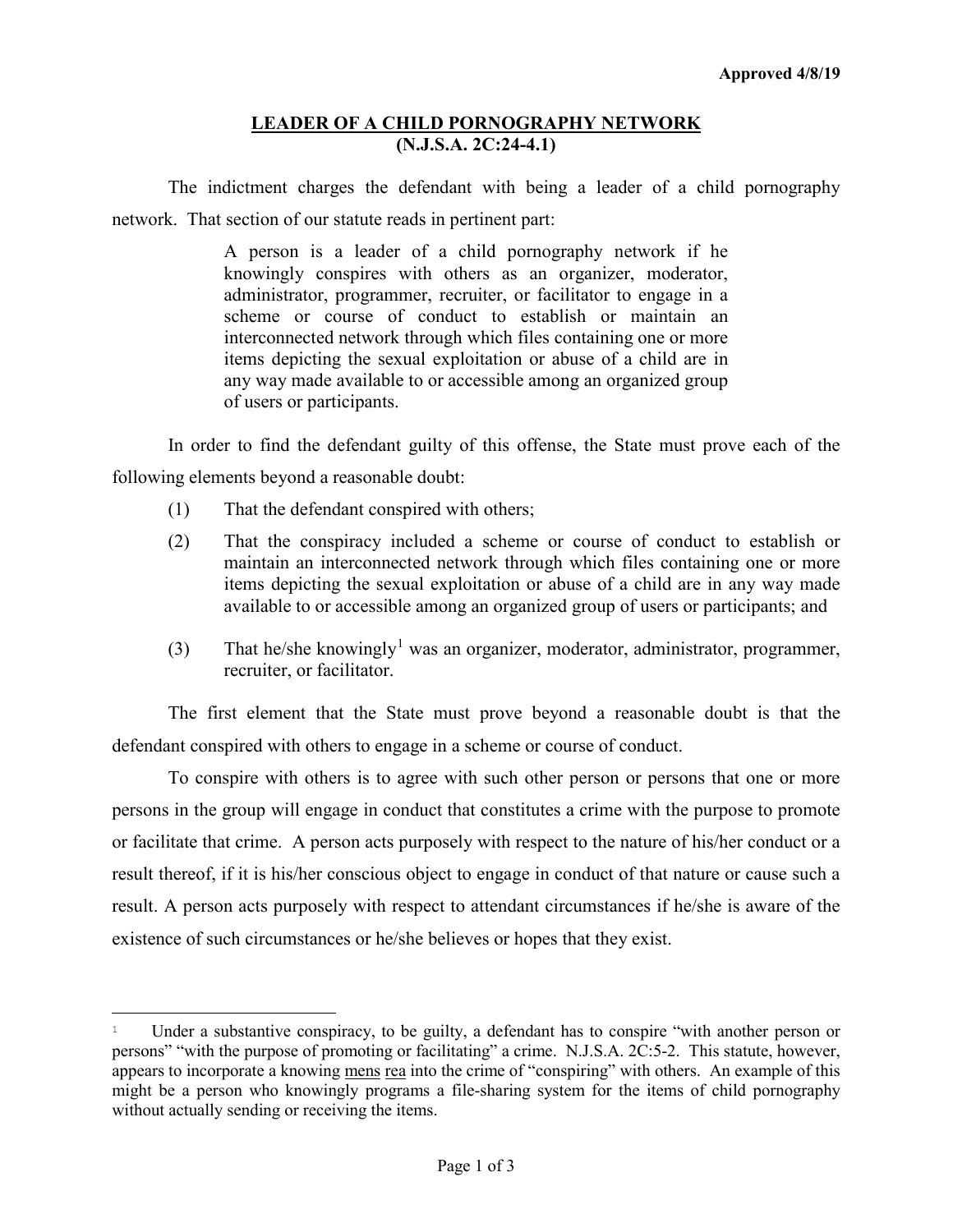## **LEADER OF A CHILD PORNOGRAPHY NETWORK (N.J.S.A. 2C:24-4.1)**

The second element that the State must prove beyond a reasonable doubt is that the course of conduct was to establish or maintain an interconnected network through which files containing one or more items depicting the sexual exploitation or abuse of a child are in any way made available to or accessible among an organized group of users or participants.

"Interconnected network" means a set of computer nodes, including but not limited to personal computers, mobile devices, and physical or virtual servers that are linked together to facilitate the transmission of data between users. $2$ 

"Item depicting the sexual exploitation or abuse of a child" means a photograph, film, video, an electronic, electromagnetic or digital recording, an image stored or maintained in a computer program or file or in a portion of a file, or any other reproduction or reconstruction, which: (a) depicts a child engaging in a prohibited sexual act or in the simulation of such an act; or (b) portrays a child in a sexually suggestive manner.<sup>[3](#page-1-1)</sup>

The third element that the State has to prove beyond a reasonable doubt is that the defendant knowingly was an organizer, moderator, administrator, programmer, recruiter, or facilitator in the scheme or course of conduct. An "organizer," for example, is "a person who arranges, devises, or plans."<sup>[4](#page-1-2)</sup>

A person acts knowingly with respect to the nature of his/her conduct or the attendant circumstances if he/she is aware that his/her conduct is of that nature, or that such circumstances exist, or he/she is aware of a high probability of their existence. A person acts knowingly with respect to a result of his/her conduct if he/she is aware that it is practically certain that his/her conduct will cause such a result. "Knowing," "with knowledge or equivalent terms have the same meaning.<sup>[5](#page-1-3)</sup>

Knowledge is a condition of the mind that cannot be seen and can only be determined by inferences from conduct, words or acts. A state of mind is rarely susceptible of direct proof but must ordinarily be inferred from the facts. Therefore, it is not necessary, members of the jury, that the State produce witnesses to testify that an accused said he/she had a certain state of mind when he/she engaged in a particular act. It is within your power to find that such proof has been furnished beyond a reasonable doubt by inference which may arise from the nature of his/her

<span id="page-1-0"></span> $\overline{2}$ <sup>2</sup> N.J.S.A. 2C:24-4.1(e).<br>
See N.J.S.A. 2C:24.40

<span id="page-1-1"></span> $\frac{3}{4}$  See N.J.S.A. 2C:24-4(b)(1).

<span id="page-1-2"></span> $\frac{4}{5}$  State v. Alexander, 136 N.J. 563, 575 (1994).

<span id="page-1-3"></span><sup>5</sup> N.J.S.A. 2C:2-2(b)(2).